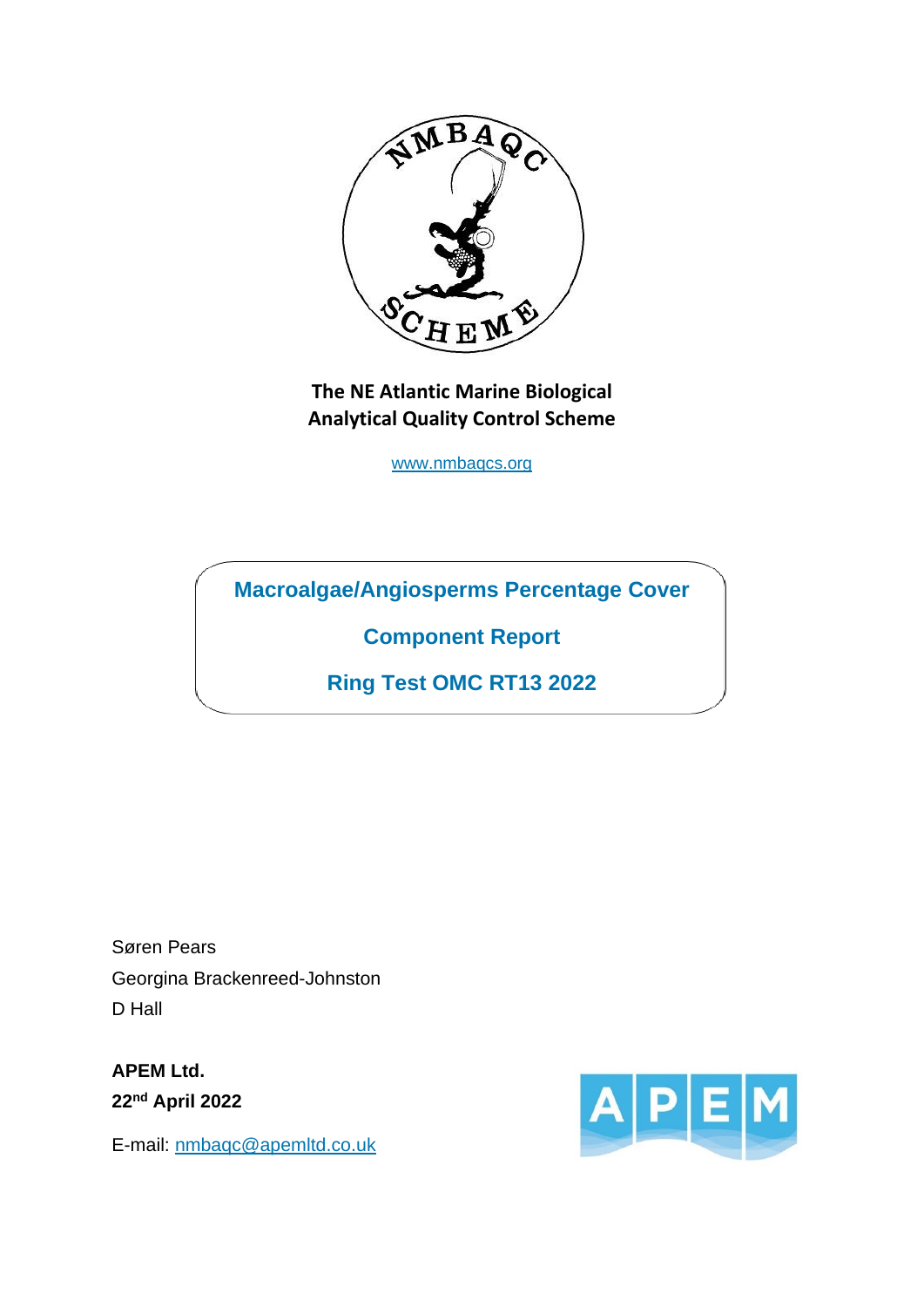# **Contents**

| 1.  |       |  |  |  |  |  |
|-----|-------|--|--|--|--|--|
| 1.1 |       |  |  |  |  |  |
|     | 1.2   |  |  |  |  |  |
| 2.  |       |  |  |  |  |  |
| 2.1 |       |  |  |  |  |  |
|     | 2.2   |  |  |  |  |  |
|     | 2.3   |  |  |  |  |  |
|     | 2.4   |  |  |  |  |  |
|     | 2.5   |  |  |  |  |  |
|     | 2.5.1 |  |  |  |  |  |
|     | 2.5.2 |  |  |  |  |  |
|     | 2.5.3 |  |  |  |  |  |
|     | 2.6   |  |  |  |  |  |
|     | 2.7   |  |  |  |  |  |
|     | 2.8   |  |  |  |  |  |
| 3.  |       |  |  |  |  |  |
| 3.1 |       |  |  |  |  |  |
|     | 3.2   |  |  |  |  |  |
|     | 3.2.1 |  |  |  |  |  |
|     | 3.2.2 |  |  |  |  |  |
|     | 3.2.3 |  |  |  |  |  |
|     | 3.3   |  |  |  |  |  |
|     | 3.3.1 |  |  |  |  |  |
|     | 3.3.2 |  |  |  |  |  |
|     | 3.3.3 |  |  |  |  |  |
| 4.  |       |  |  |  |  |  |
| 5.  |       |  |  |  |  |  |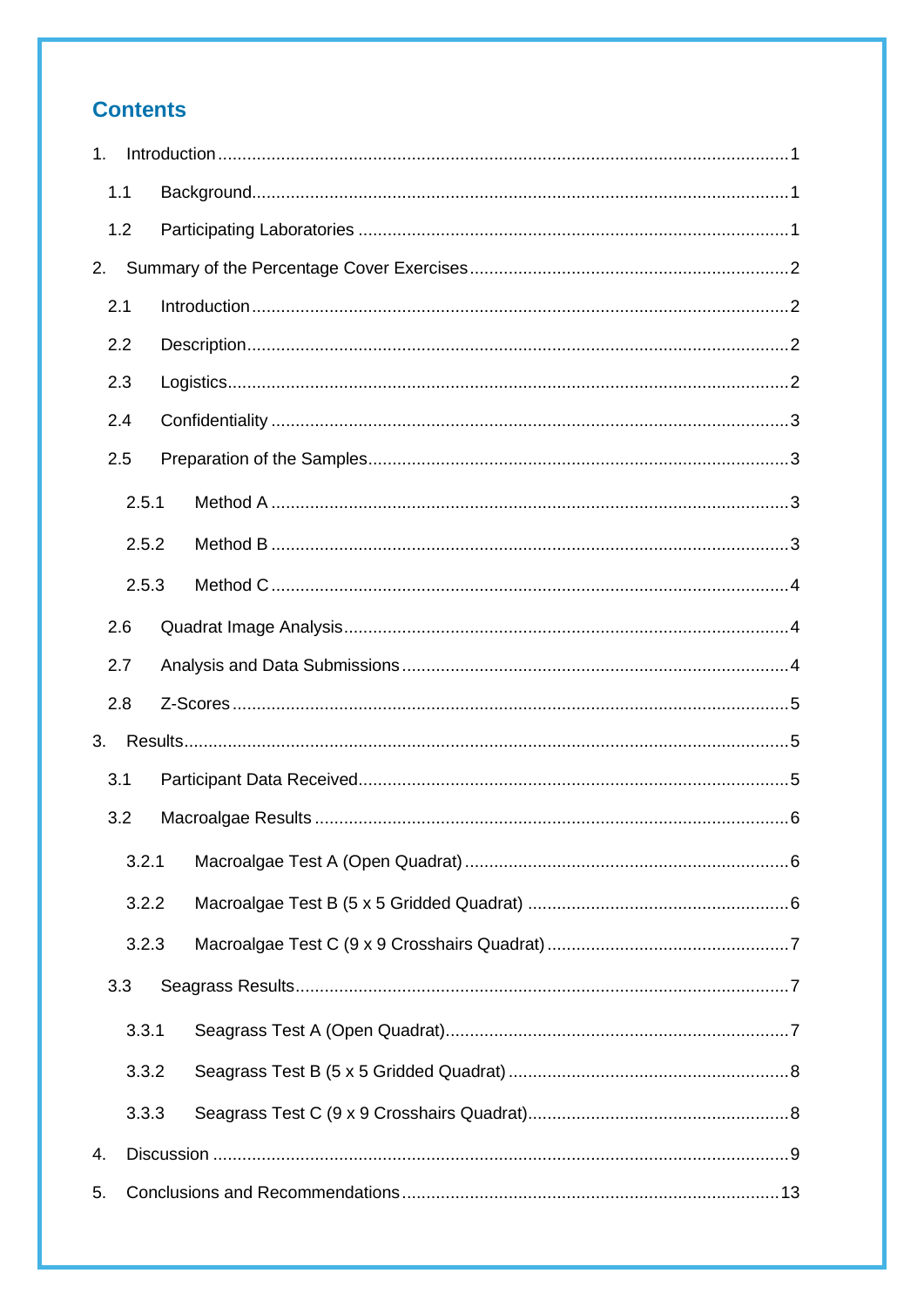|--|--|--|--|

# **List of Figures**

| Figure 1 | Scatter graph showing the range of percentage cover results per quadrat across |
|----------|--------------------------------------------------------------------------------|
| Figure 2 | Scatter graph showing the range of percentage cover results per quadrat across |
| Figure 3 | Number of fails recorded in each test for macroalgae and seagrass quadrats for |
| Figure 4 | Number of fails recorded in each test for macroalgae and seagrass quadrats for |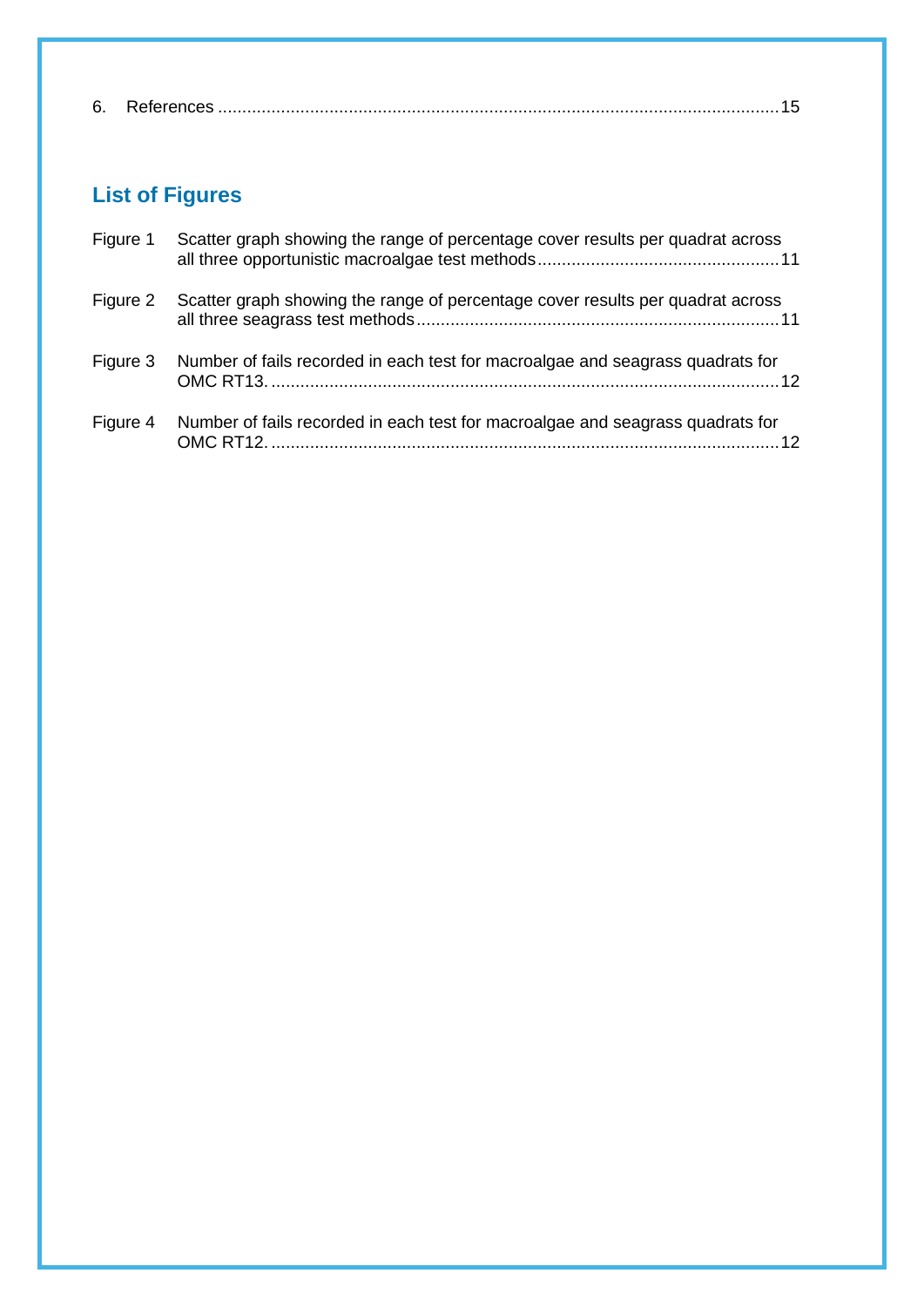# <span id="page-3-0"></span>**1. Introduction**

## <span id="page-3-1"></span>**1.1 Background**

To enable correct water quality classification and good management decision-making, quality control of biological data is a high priority. This extends through all biological elements including macroalgae and seagrass. Good quality control ensures consistency of data being reported for management purposes, and for macroalgae and marine angiosperms this has been driven primarily by the requirements of the Water Framework Directive. This QC scheme aims to facilitate improvements in biological assessment whilst maintaining the standard of marine biological data. The scheme aims to improve consistency between analysts and increase confidence in ecological quality status.

The NE Atlantic Marine Biological Analytical Quality Control (NMBAQC) Scheme addresses several issues relating to macroalgae and seagrass data collection, this report focuses on two of these:

- Estimation of percentage cover
- Comparison of methodologies

This is the thirteenth year in which percentage cover estimations of macroalgae have been included as an element of the NMBAQC scheme and the eleventh year for which seagrass has been assessed as a separate entity. This included one exercise for macroalgae and one for seagrass, each of which were subdivided into three separate tests based on different methodologies. The format followed that of previous years (RT03 - RT12). Test material was distributed to participating laboratories along with standardised data forms, which were completed with macroalgae and seagrass percentage cover estimates and returned for analysis.

Graphical representations of the performance of each participating laboratory were distributed in the macroalgae and seagrass OMC RT13 Bulletin Report. This bulletin included the z-score based 'pass' and 'fail' flags assigned to each result to highlight deviation from sample means and image analysis values. The current report describes the results in more detail and should be read in conjunction with the OMC RT13 Bulletin

## <span id="page-3-2"></span>**1.2 Participating Laboratories**

Eleven laboratories were issued test material. Nine laboratories completed the macroalgae/seagrass component percentage cover of the NMBAQC scheme with a total of 18 individual participants. Of those laboratories submitting results, all nine were government organisations. Due to the nature of the exercise, there was no limit on the number of participants per laboratory.

Judging percentage cover by eye is subjective and the preferred method of estimation varies between laboratories. Participants were given the option to complete the percentage cover test that best represented the methodology used within their laboratory. However, participants were also encouraged to complete all three variations of both the macroalgae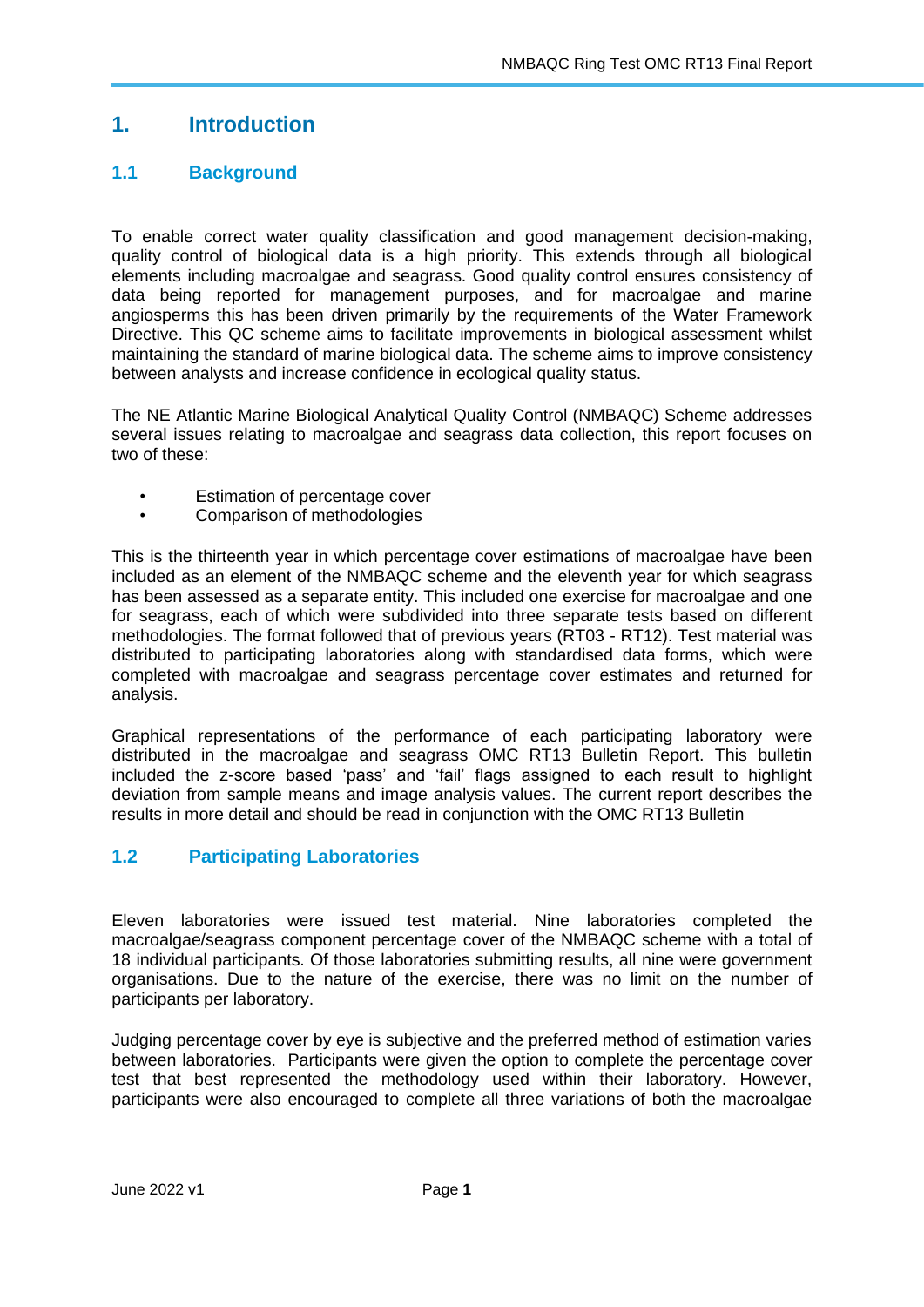and seagrass exercises so that the results obtained using different methodologies could be compared.

The NMBAQC scheme was originally set up for benthic invertebrate data submission to the NMMP (National Marine Monitoring Plan) to determine that data were fit for submission to the scheme. Macroalgal/angiosperms data are not submitted to any such scheme. However, they are used for classification, so it is important that they are correct. At present this scheme does not specify a definite qualifying performance level, and NMBAQC ring tests may be treated as training exercises. However, in previous years certain indicative targets have been applied to the assessment of the results based on calculated z-scores to allow 'pass' or 'fail' flags to be assigned, which provides competent monitoring authorities with an option for internal monitoring of performance. For consistency with previous years, these same criteria have been maintained for the current year. The ring tests offer a means to assess personal and laboratory performance and to identify training requirements or potential areas for improvement in existing field and laboratory procedures.

# <span id="page-4-0"></span>**2. Summary of the Percentage Cover Exercises**

#### <span id="page-4-1"></span>**2.1 Introduction**

There was one exercise for the assessment of percentage cover of opportunistic macroalgae and one for seagrass. Each test included three methodology options. The exercise is described in full below to include details of distribution and logistics, procedures for estimation of percentage cover, completion of test result forms and full analysis and comparison of final submitted results.

#### <span id="page-4-2"></span>**2.2 Description**

This exercise examined the participants' ability to accurately estimate various levels of opportunistic macroalgae and seagrass percentage cover. The exercise can determine the level of inter-laboratory variation and the degree of deviation from percentage cover estimations as calculated using image analysis software. It identifies areas of significant error, problematic coverage, or misuse of grid squares for aiding with estimations.

Three sets of 15 representative macroalgae and seagrass quadrat photos were distributed to each participating laboratory in January 2022. Participating laboratories were required to estimate the percentage cover of the opportunistic macroalgae and seagrass using one or more of the methodologies provided. The photographs were taken to be consistent with those provided for RT12, with two of the sets modified with overlaid grid systems. Opportunistic macroalgae consisted of species of *Ulva*, and seagrass was identified as *Zostera noltii*.

#### <span id="page-4-3"></span>**2.3 Logistics**

The test material was distributed via an online file sharing link sent to each laboratory. The files contained the six tests, a description of methods and standardised forms for data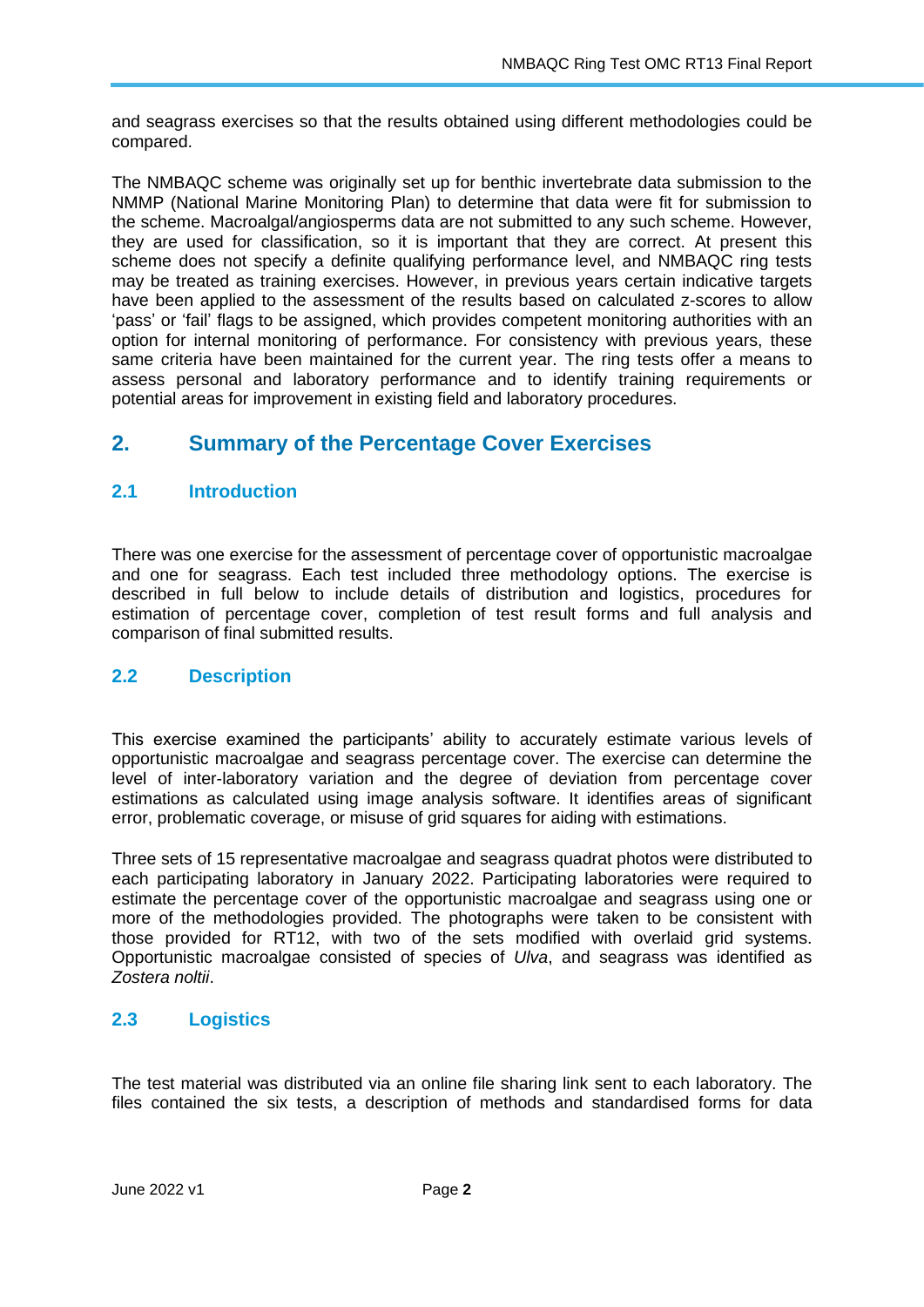submission. Participants were given six weeks to complete the test and return their results. There were no restrictions on the number of participants per laboratory.

Email has been the primary means of communication for all participating laboratories.

#### <span id="page-5-0"></span>**2.4 Confidentiality**

To preserve the confidentiality of participating laboratories, each participant was randomly allocated a four-digit laboratory code to allow them to identify their results. The two-letter prefix 'MA' refers to the scheme component and this is followed by two digits representing the current NMBAQC scheme year, and the final two digits representing the laboratory. However, it appears the macroalgae component is out of synchrony with the rest of the NMBAQC scheme components, since the current scheme year is twenty-eight, but the '28' prefix has already been used for macroalgae RT12. For the sake of continuity with the previous macroalgae ring tests, a '29' prefix has been used this year for RT13, but this will be corrected in the 2022-23 scheme year to ensure standardisation across all scheme components. For those laboratories that provided multiple submissions, the laboratory code is followed by a letter suffix to distinguish each participant of that laboratory. For example, participant c from laboratory twelve in scheme year twenty-eight would be recorded as MA 2912c.

#### <span id="page-5-1"></span>**2.5 Preparation of the Samples**

To assess the accuracy of opportunistic macroalgae and seagrass percentage cover determination, photographs were taken of quadrats placed to include varying amounts of macroalgae or seagrass cover. In total of 15 representative photographs of macroalgae and 15 of seagrass were taken by APEM Ltd for the purpose of this exercise.

Each set of 15 photographs was modified with two different overlaid grids to produce the total of three tests for each component to facilitate different methods of percentage cover estimation.

#### <span id="page-5-2"></span>*2.5.1 Method A*

Method A used an open quadrat, which allowed the participant to estimate the percent cover in the 0.25m² quadrat without visual obstruction or assistance from gridlines. A general estimation was conducted looking solely at the total area within the quadrat that is clearly covered by the opportunistic macroalgae or seagrass.

#### <span id="page-5-3"></span>*2.5.2 Method B*

Method B used an overlaid grid to divide the divide the 0.25m<sup>2</sup> quadrat into 25 squares, with each square representing 4% of the total quadrat area. The percentage cover was estimated by counting the number of squares, to the nearest half square, that were covered by macroalgae/seagrass. Completely covered squares were counted as one each. Between 50% and 100% cover in individual squares was estimated to the nearest quarter and these portions were summed. For quadrats with sparse macroalgae cover (i.e., always < 50% cover per square) the participants accumulated the small portions of algal coverage (totalling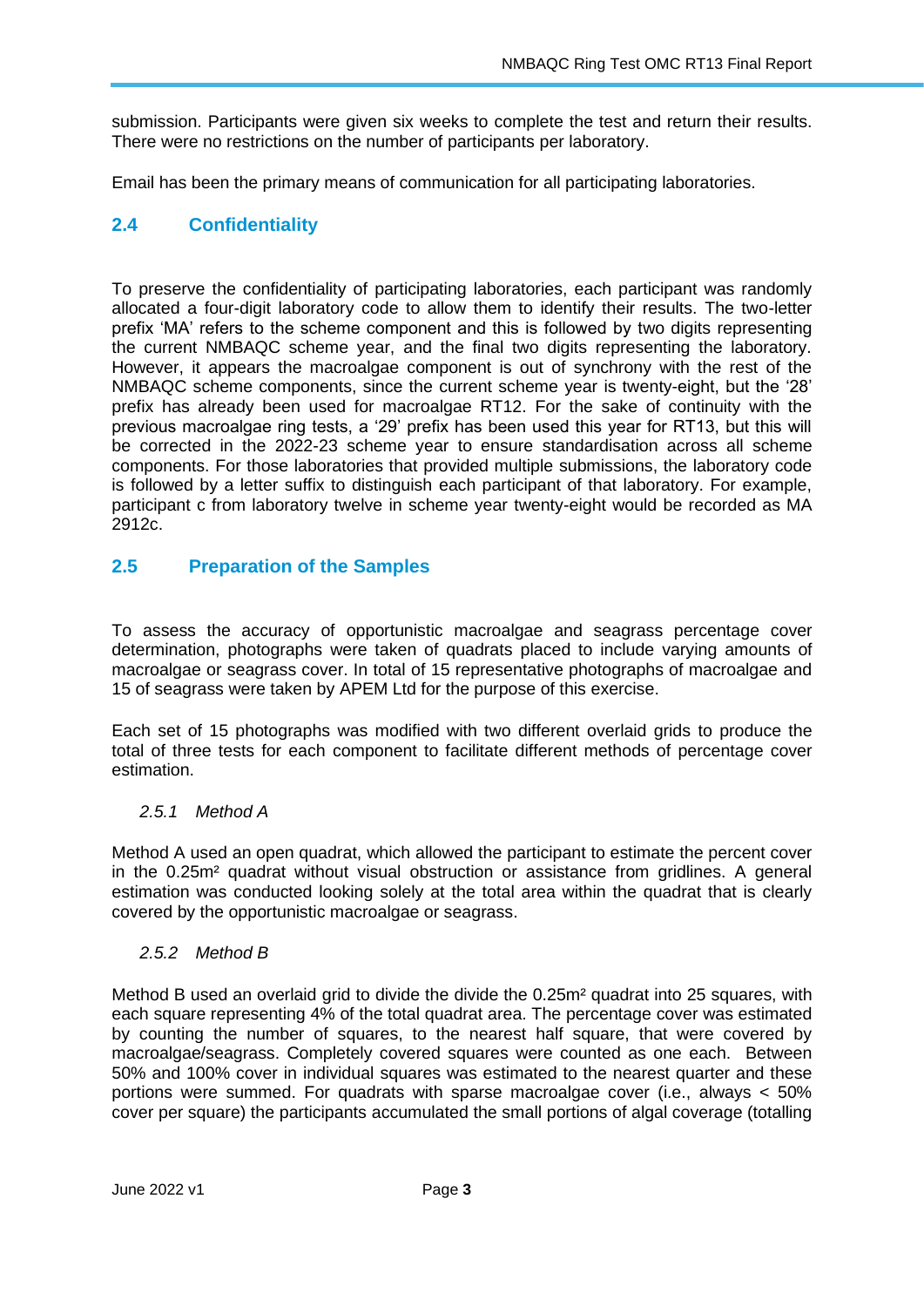to the nearest half square). The total number of covered squares was then divided by 25 and multiplied by 100 to provide the total percentage cover.

#### <span id="page-6-0"></span>*2.5.3 Method C*

Method C used an overlaid  $9 \times 9$  crosshair grid to divide the 0.25 $m<sup>2</sup>$  quadrat into 100 squares. The 'crosshair' refers to each point at which the gridlines cross and with a 9 x 9 grid there are a total of 81 crosshairs. The estimation of percentage cover was calculated by recording the presence or absence of macroalgae/seagrass under each of the crosshair points. Where seagrass or macroalgae were present a crosshair was given a score of 1 and where absent a score of 0. The total number of crosshairs with macroalgae/seagrass present was then divided by 81 and multiplied by 100 to provide a total percentage for the quadrat.

## <span id="page-6-1"></span>**2.6 Quadrat Image Analysis**

An image analysis programme called ImageJ was used to calculate a more objective measurement of percentage cover that could be compared with the traditional means of assessment following the methodology described by Xiong *et al*. (2019). Previous ring tests have sought a full, impartial image analysis comparison as part of the QC exercise. Initially this was attempted using GIS software, but this did not provide a fully independent analysis of percentage cover. ImageJ image analysis software was chosen to be less subjective by providing a more accurate analysis based on colour/tone contrast. Image analysis has been carried out to demonstrate how the comparisons would work but may still require further modification and discussion as to its applicability and accuracy, therefore cannot be taken as a definite measure of percentage cover.

Prior to analysis each quadrat photo was edited using Photoshop, cropping each image to the exact 0.25m² inside area of the quadrat and increasing the green colour saturation to ensure a substantial contrast between the seagrass and macroalgae against the background. The photograph was then processed using the ImageJ program. Firstly, the image measurements were calibrated according to the quadrat dimensions. Then each image was separated into two portions of green and non-green areas by adjusting the hue, saturation and brightness colour threshold settings to match the areas of macroalgae or seagrass. The resulting green area selection was used to calculate the area of coverage in cm<sup>2</sup> and this was converted to a percentage by dividing the result by 2500 (i.e. the total quadrat area) and multiplying by 100. The resulting percentages were used as a comparison against the skilled eye estimations as submitted by the participants.

#### <span id="page-6-2"></span>**2.7 Analysis and Data Submissions**

A results workbook was distributed to each participating laboratory along with the exercise instructions to standardise the format in which the results were submitted. These results will be retained and stored appropriately. Each participant had the option of completing the test which most represented their own procedures, but all participants were encouraged to complete all three tests of both macroalgae and seagrass to allow a comparison of methodologies and levels of accuracy achieved within each.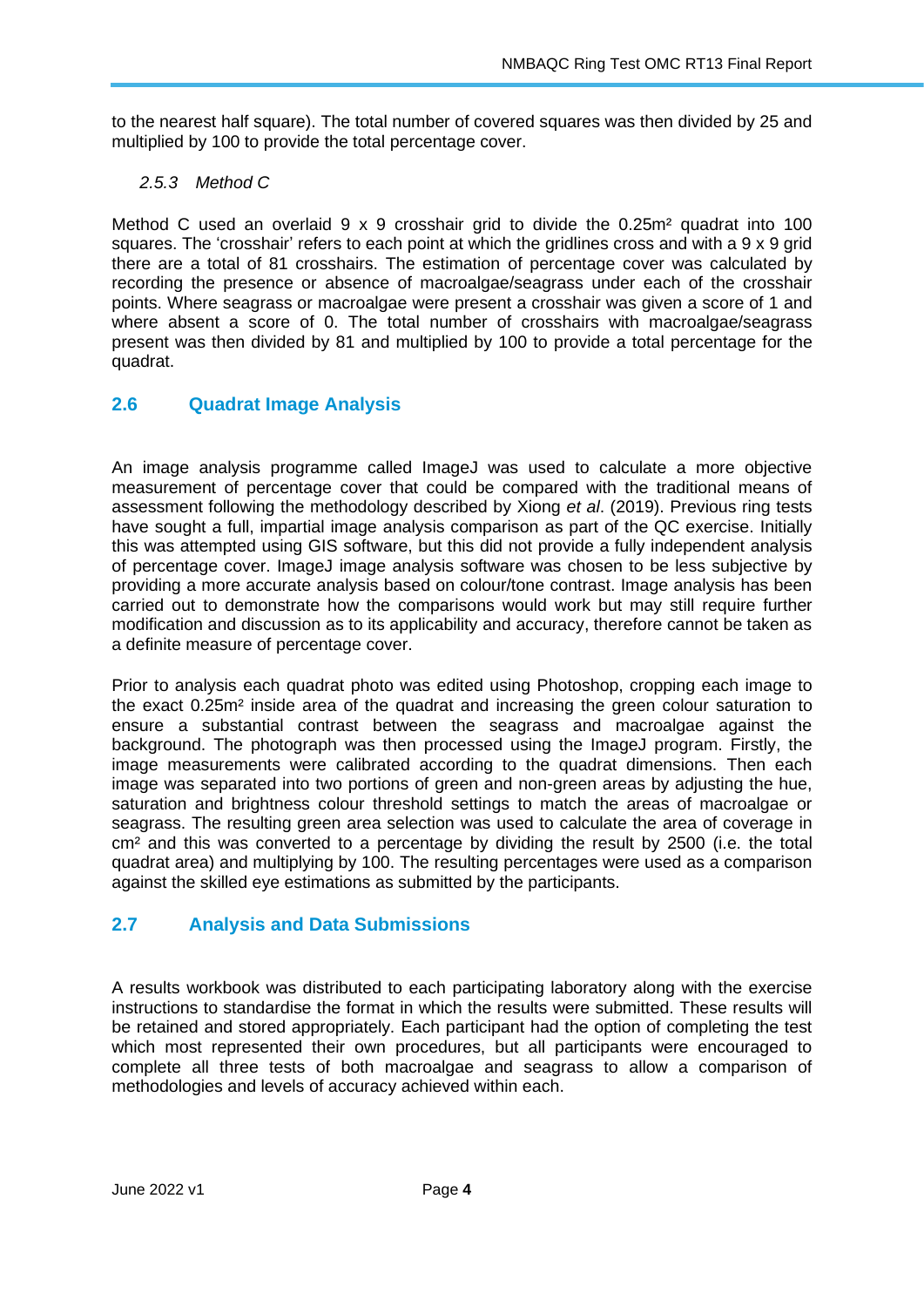For each test the participant had to estimate the percentage cover of opportunistic macroalgae or seagrass species only, excluding any additional species that might be present within the quadrat and that were not considered to belong to either of these types of species. The assessment included a broad range of variation in percentage cover to represent the full range that could be experienced in the field.

## <span id="page-7-0"></span>**2.8 Z-Scores**

Z-scores were calculated to determine how many standard deviations each participant's percentage cover value was separated from the mean percentage cover value using the following formula:

$$
Z=\frac{x-\mu}{\sigma}
$$

Where:

 $x$  is the raw percentage cover value to be standardised;

 $\mu$  is the mean of the participants' percentage cover values;

 $\sigma$  is the standard deviation of the participants' percentage cover values.

Z-scores were calculated separately using the mean of the participants' percentage cover scores and then using the percentage cover score derived from the ImageJ analysis. For consistency with previous ring tests, a z-score value of greater than +/- 2.00 was considered to be outside an acceptable limit of deviation from the mean and this cut-off point was used determine a 'fail' or 'pass' flag on the submitted data.

# <span id="page-7-1"></span>**3. Results**

The results have been analysed using a variety of approaches to compare the results between participants, between the three different methods of estimation and to compare against ImageJ calculated percentage cover estimations for both macroalgae and seagrass.

## <span id="page-7-2"></span>**3.1 Participant Data Received**

Of the laboratories that submitted data, there were five participants that completed method A, six that completed method B and twelve that completed method C for the macroalgae exercise. For the seagrass exercise six completed method A, eight completed method B and nine completed method C. Only two participants completed all three macroalgae and seagrass tests. The results have been collated and represented in various formats to enable full comparisons between participants and against the percentage cover calculated using image analysis.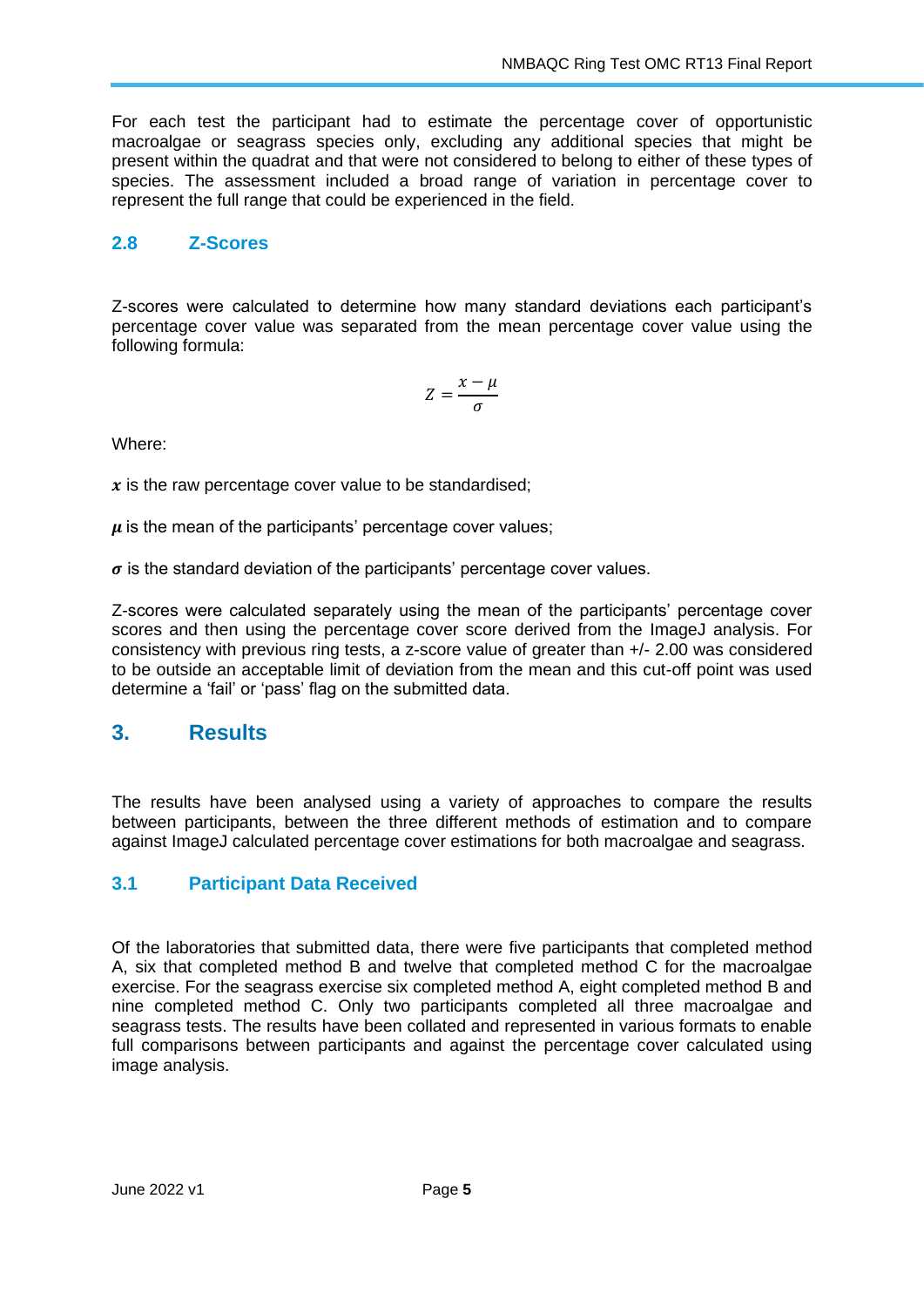## <span id="page-8-0"></span>**3.2 Macroalgae Results**

#### <span id="page-8-1"></span>*3.2.1 Macroalgae Test A (Open Quadrat)*

Test A was completed by the fewest participants, with only five choosing this method. The ranges of percentage cover estimates per quadrat was generally lower than methods B and C, varying from 1% to 17% per quadrat. Nine quadrats had ranges of less than 10% cover between participants and the remaining six quadrats had percentage cover ranges of between 10 and 20%. These were much lower ranges than were recorded for the previous year, most likely influenced by the smaller sample size in the current year. None of the percentage cover values were deemed 'fails' when using the z-scores calculated from the mean percentage cover value.

In comparison, when using z-scores calculated from the ImageJ analysis percentage cover value there were a total of 17 'fails'. Quadrats 1, 7, 14 and 15 had one 'fail' each, quadrats 6 and 8 both had four 'fails' and all five participant results were deemed 'fails' against the ImageJ results for quadrat 9. All of the 'fails' against ImageJ analysis were due to higher estimations than the ImageJ calculated values. For quadrats 6, 8 and 9 there was mud present on the surface of some of the algal fronds, which appears to have led to an underestimate of percentage cover in the ImageJ analysis, with all five participants recording higher estimates than the ImageJ analysis.

Z-scores calculated against the population mean resulted in a 100% pass rate for test A, which is higher than previous years, whilst the pass rate against Image J results was 77.33%. a decrease from previous years, most likely due to the lower sample size in the current year.

Deviation from the mean varied between participants, ranging from 2.04% and 3.29% taken as an average across all quadrats. Deviation from ImageJ was slightly higher ranging between 3.74 and 5.91. Both these results were an improvement on the previous year, but as with the results above, this is likely due to the lower number of participants in the current year. The average deviation of the mean participant percentage cover from ImageJ calculated values was 3.06%, indicating that there was an overall tendency towards overestimation.

#### <span id="page-8-2"></span>*3.2.2 Macroalgae Test B (5 x 5 Gridded Quadrat)*

Test B had one more participant than Test A, with a total of six choosing this method. The ranges of percentage cover estimates were slightly higher than Test A, varying from 1% to 21%. Again, there were nine quadrats with ranges of less than 10% cover between participants. Four quadrats had ranges between 10% and 20% cover and the remaining two quadrats each had a percentage cover ranges of 21%. These were lower ranges than previous years, but as with Test A this is likely to be due to the lower number of participants in the current year.

Only one of the nine participants 'failed' a quadrat when compared against the mean, giving a 98.89% pass rate for this test component. In comparison the total number of 'fails' when compared with image analysis was 33, with a pass rate of only 63.33%. All six participants 'failed' at least four quadrats with 9 'fails' attributed to one participant. Unlike Test A, these 'fails' were an almost equal mixture of underestimation (17 'fails') and overestimation (16 'fails') of percentage cover compared to the ImageJ calculated values. Quadrats 6 and 12 resulted in 'fails' for all six participants when compared against the ImageJ analysis. For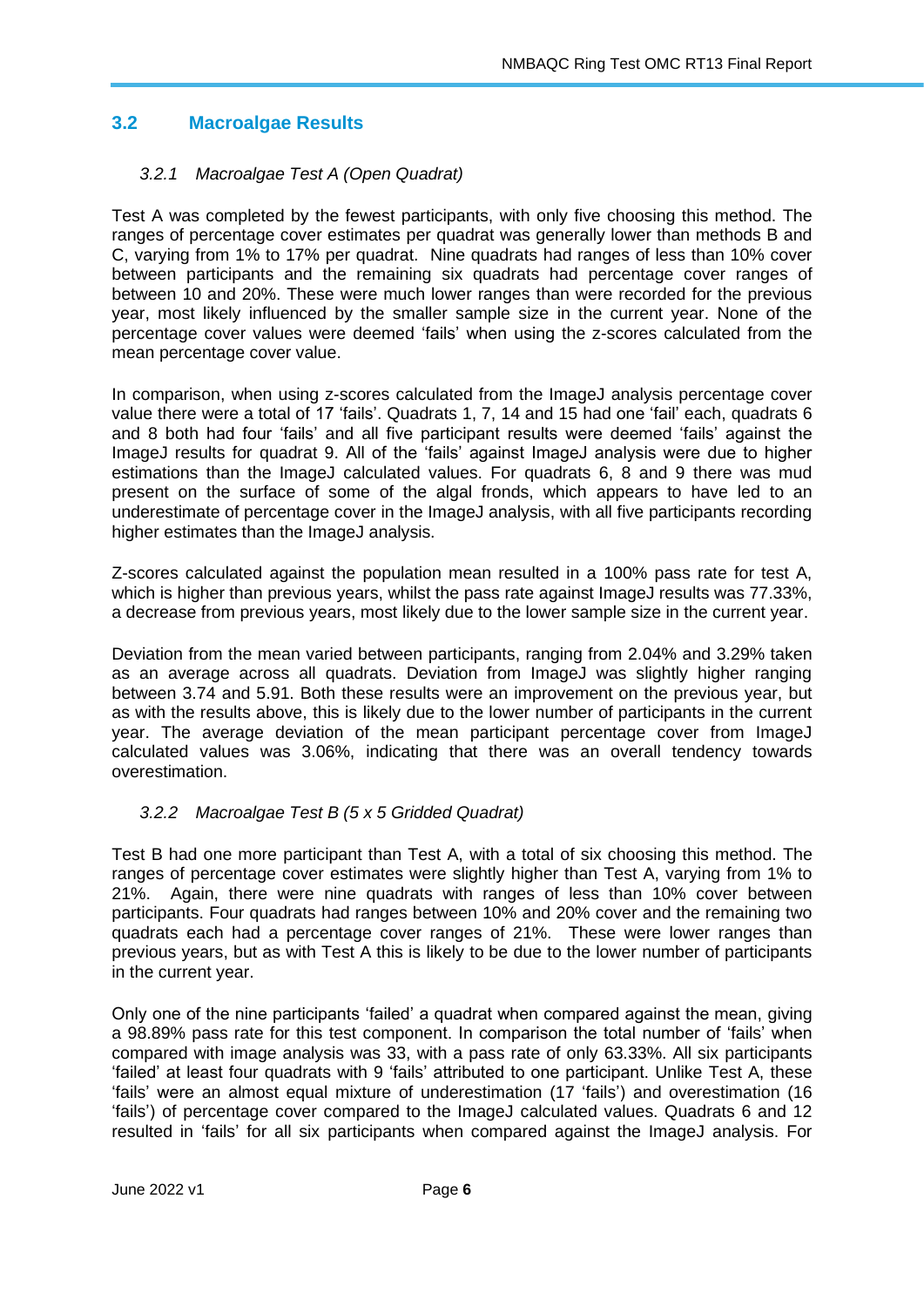quadrat 6 all of these 'fails' were overestimates, whilst all of the 'fails' for quadrat 12 were underestimates.

As with Test A, the average deviation per participant compared to the mean was relatively low, ranging from 1.51 to 4.12. Average deviation from ImageJ analysis was slightly higher, ranging from 2.99 to 6.93. The average deviation of the mean participant percentage cover from ImageJ calculated values was 0.84%, indicating a mixture of overestimation and underestimation of percentage cover, with a slight tendency towards overestimation.

#### <span id="page-9-0"></span>*3.2.3 Macroalgae Test C (9 x 9 Crosshairs Quadrat)*

As with previous years, Test C had the highest number of respondents, with a total of 12 participants opting to use the 100 square method of percentage cover estimation. The range of results was also correspondingly higher than the other two test methods, with only five quadrats having ranges of less than 10% cover and eight quadrats varying by 10-20% cover between participants. The largest ranges were recorded for quadrats 9 and 11 with ranges of 27.3% and 29.1% cover, respectively.

Using z-scores based on participants' mean percentages, five participants 'Failed' one quadrat and one participant 'failed' four quadrats to give a total of 9 'fails'. The overall pass rate was 95% which is consistent with previous years. All nine of the 'fails' were for different quadrats. Comparisons against image analysis resulted in 49 'fails' and a 72.8% pass rate, which is lower than the previous year. All but two of these 'fails' were overestimates compared to the ImageJ calculated results. All of the participants 'failed' quadrat 15 compared to ImageJ, as method C yielded higher percentage cover values for this quadrat compared to Test A and Test B.

The average deviation from the mean across all quadrats (1.26 - 5.65) was only slightly higher than Methods A and B. Average deviation from the ImageJ results ranged from 3.56 to 8.66, which is also only slightly higher than methods A and B and lower than in previous years. The average deviation of the mean participant percentage cover from ImageJ calculated values was 4.29%, indicating more of a tendency towards overestimation of percentage cover than was seen with Test A.

#### <span id="page-9-1"></span>**3.3 Seagrass Results**

#### <span id="page-9-2"></span>*3.3.1 Seagrass Test A (Open Quadrat)*

As with the macroalgae, seagrass Test A had the lowest number of respondents, with six participants opting for this method. The results submitted showed more variation than the macroalgal test, with ranges between 1% and 42% per quadrat. The largest range of 42% was recorded for quadrat 6 with estimates varying between 28% and 70%. A further 4 quadrats had percentage cover ranges of 30% and only two quadrats had ranges below 10%. The average range across all participants and quadrats was 22%, which is lower than the RT12 results, although there were more than twice as many participants (15) for this test RT12.

Z-scores calculated using the population mean only resulted in one 'fail', for quadrat 4. This appears to be due to the very low standard deviation, as the actual result differed from the mean by less than 1%. In total there was a 98.89% pass rate for test A when using z-scores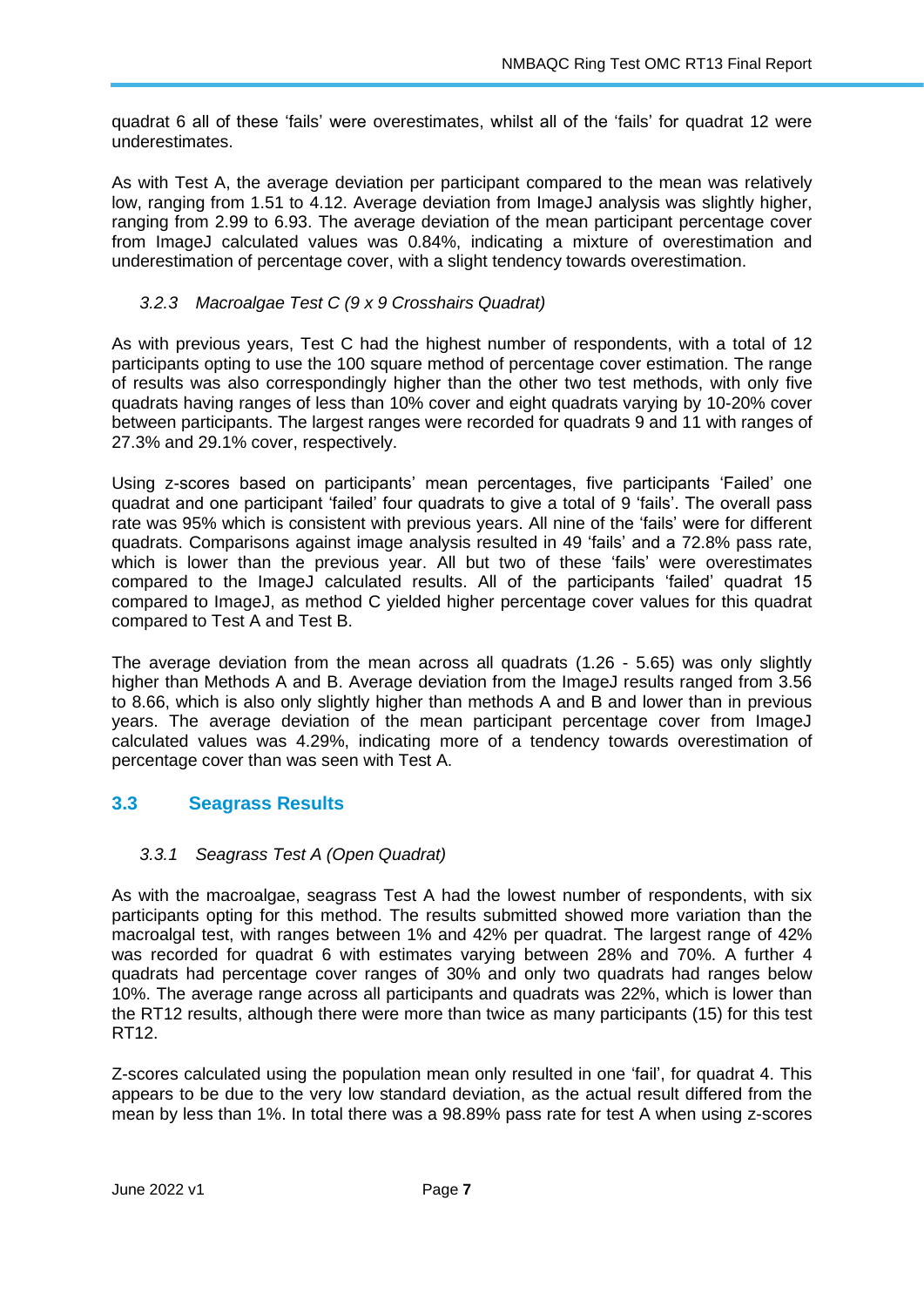derived from the mean, which is consistent with last year. When comparing results against percentage cover calculated using ImageJ the number of 'fails' was 21, a pass rate of 76.67%. Five of the participants had between two and three 'fails' and one participant 'failed' seven quadrats, with consistent overestimation of percentage cover compared to the ImageJ results.

The average deviation of results from the mean and image analysis percentage cover per laboratory ranged from 2.67 to 13.64 and 4.27 to 17.60 respectively. These deviations are higher than those recorded for macroalgae Test A but are consistent with seagrass test results from previous years. The average deviation of the mean participant percentage cover from ImageJ calculated values was 3.96%, indicating a tendency towards overestimation of percentage cover.

#### <span id="page-10-0"></span>*3.3.2 Seagrass Test B (5 x 5 Gridded Quadrat)*

Test B had two more respondents than Test A, giving a total of 8 participants opting to complete the 5 x 5 square grid quadrat method, in contrast to previous years where this has consistently been the least popular method. The range of results for this test was narrower than for Test A, varying between 0 and 34% with a mean range of 16.9%. Quadrat 2 had the highest range of results, with estimations varying between 34% and 68% cover. Four of the quadrats had ranges of less than 10% cover between participants, five had ranges between 10 and 20% cover and a further five ranged from 20-30% cover between participants.

Comparing z-scores against mean percentage cover resulted in three 'fails' between two participants, with an overall pass rate of 97.5%. In comparison, the total number of 'fails' when comparing against ImageJ results was much higher at 28 and was distributed amongst all eight participants. The overall pass rates using ImageJ analysis percentage cover was 76.67%, which is consistent with the results of Test A, but lower than previous years.

The deviation from mean percentage cover (2.58 - 9.06) was slightly lower than the previous year. Deviation from ImageJ analysis (4.63 - 12.05) was slightly higher than deviation from the mean but was consistent with the previous year's results. The average deviation of mean participant results from ImageJ analysis values was lower than for test method A, at 2.41 but still indicates a general trend of overestimation in comparison to the ImageJ analysis percentage cover values.

#### <span id="page-10-1"></span>*3.3.3 Seagrass Test C (9 x 9 Crosshairs Quadrat)*

Test C was the most popular method, having one more participant than Test B. The percentage cover ranges were much higher for test C than for either Test A or B, varying from 0% to 45%. Only one quadrat had a range of less than 10% cover between participants, four had ranges between 10 and 20% cover and a further four ranged from 20- 30% cover between participants. Six quadrats had ranges of 30% or above, with the highest range for quadrat 2, which had results varying between 27% and 72% cover.

Comparison of z-scores calculated from the mean resulted in two 'fails' distributed between two participants, giving a total pass rate of 98.5%. Comparing results against the ImageJ calculated values gave 29 'fails' with a pass rate of 78.52%. One participant 'failed' ten quadrats, followed by another that 'failed' six quadrats. The remaining participants 'failed' between one and three quadrats each. All of the 'fails' were overestimates compared to the ImageJ analysis calculated values.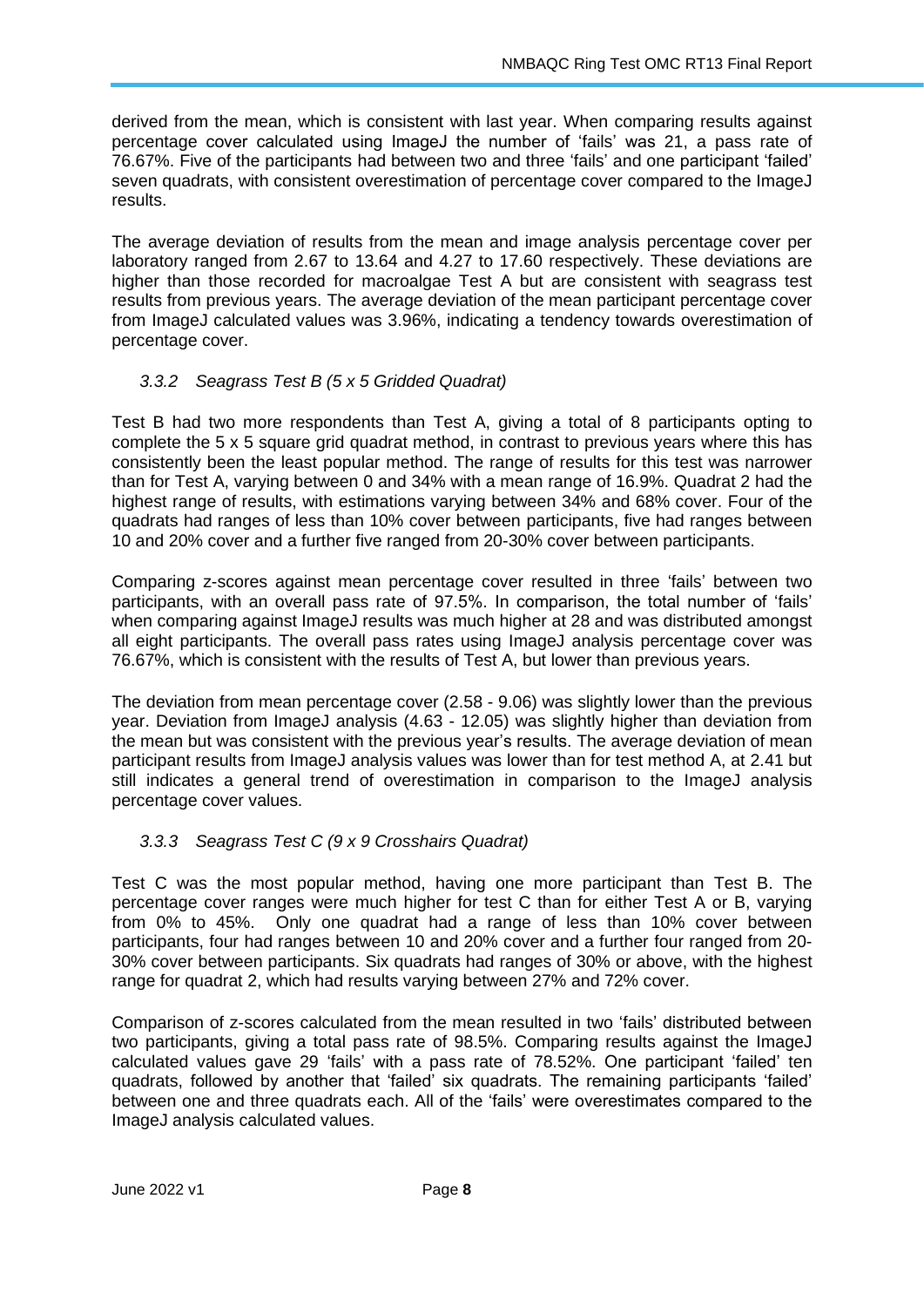Deviation from mean percentage cover varied between 3.51 and 13.9, which was comparable to Test B and a decrease from the previous year. The deviation from the ImageJ analysis values  $(4.54 - 21.40)$  is higher than the deviation from the mean but is also a decrease from the previous year. The average level of deviation between percentage cover estimates and image analysis across all quadrats and participants was 7.46 suggesting a high level of overestimation of percentage cover compared to ImageJ results.

## <span id="page-11-0"></span>**4. Discussion**

The percentage cover of opportunistic macroalgae or seagrass in 0.25 m<sup>2</sup> quadrats is usually estimated in the field based on a skilled eye observation using either an open quadrat or gridded quadrat with an aim of variance of less than 5% between surveyors. It is highly unlikely that this method of percentage cover estimation is 100% accurate due to the subjectivity of individuals, although over time people can become highly skilled. It is difficult to establish an unambiguous 100% reliable method for determining percentage cover of opportunistic macroalgae or seagrass. Based on the methodology established in previous ring tests, OMC RT13 used the population mean and an image analysis software program (ImageJ) to calculate a more objective percentage cover for comparison with individual participants' results. The use of image analysis software is considered to provide less subjectivity than skilled eye estimations.

The exact methodology used to prepare and analyse images in ImageJ in previous ring tests was not specifically defined, and the program offers multiple possible techniques for the calculation of percentage cover. These include manual definition of areas of macroalgae/seaweed, defining areas based on colour thresholds or converting the image to binary (i.e. black and white) based on a defined contrast threshold. The resulting calculation of percentage cover therefore still has scope for variability depending on the settings used and in particular the way the selection threshold is defined. The methodology described by Xiong *et al*. (2019) for determination of vegetation cover was used for the current year. This involved defining the areas of macroalgae or seagrass cover by adjusting hue, saturation and brightness threshold settings to match the observed areas of macroalgae or seagrass.

Z-scores were used to establish a level of acceptance for results submitted by participants following the same methodology used in previous ring tests. Separate z-scores were calculated using both the mean percentage cover per quadrat recorded by participants and the percentage cover as calculated using ImageJ analysis. The results could then be compared between participants and between methodologies of cover estimation for both macroalgae and seagrass. As in previous years the number of 'fails' was much higher when comparing results against ImageJ analysis values rather than against the population mean. This is unsurprising given that the mean is calculated directly from the participant data whereas the ImageJ value is derived from independent analysis. This was apparent across all three tests for both macroalgae and seagrass. This indicates either a lack of accuracy in percentage cover estimations or inaccurate percentage cover results produced using ImageJ. The benefit of comparing participants' results against the mean is that it fully represents the range of results submitted and this is not the case for the ImageJ results. This does not negate the value of using ImageJ analysis for comparison as this still the most objective method determined so far and using the mean is naturally going to allow more estimates to sit within the z-score +/- 2.00 range.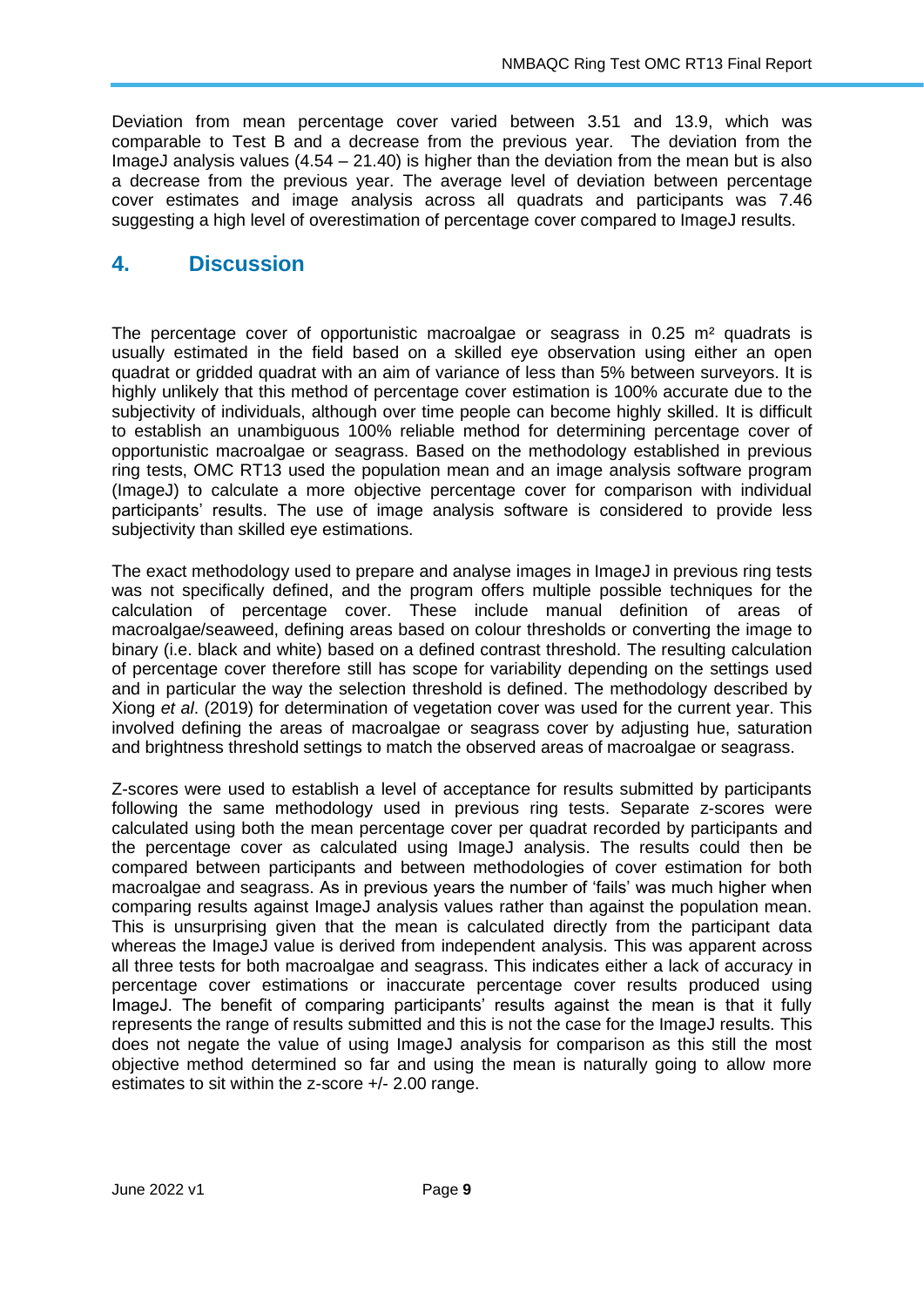The degree of deviation from the image analysis percentage cover value also varied considerably between quadrats, with some proving more problematic than others. Three of the macroalgae quadrats had mud overlying some of the macroalgae, which whilst not unrealistic of conditions likely to be encountered in the field, creates difficulty in using automated colour recognition software and as such resulted in underestimates for the ImageJ values for these quadrats.

The range of results was generally lower this year than in previous years, but still much greater than the recommended +/- 5% between surveyors, with some quadrats having estimated ranges up to 45%. The lower range in current year may be at least partly due to the lower number of submissions compared to previous years. The average range per test ranged between 8.13 and 13.09 for macroalgae and between 16.90 and 25.77 for seagrass. One of the limitations of using z-scores is that high result ranges give high standard deviation values, which reduces the chance of achieving a 'fail' based on the resulting +/- 2.00 cut-off value. These results, along with those from previous years require further examination to improve the methodologies employed and the means in which the percentage cover is calculated both by field methods and ImageJ analysis.

In previous years it was observed that quadrats with either a very high or low percentage cover have been easier to accurately estimate total cover, whereas quadrats with a percentage cover in the middle range  $(30 - 70%)$  generally result in a higher level of deviation with a much broader range of results. This trend continues in the current year and could be attributed to the patchier coverage of opportunistic macroalgae and seagrass in some quadrats which is much harder to estimate accurately. There is also a broader range of percentage cover estimations and deviations for both the mean and ImageJ analysis for seagrass than for macroalgae. Seagrass displays a much patchier nature of growth; its thin long strands often make it difficult to estimate percentage cover leading to a broader range of results and high levels of deviation.

[Figure 1](#page-13-0) and [Figure 2](#page-13-1) (overleaf) show this range of percentage cover results for macroalgae and seagrass, respectively. These scatter graphs indicate that in general Test B for both macroalgae and seagrass had smaller ranges of results across participants, whilst Test C had the greatest ranges. Overall, the broad range of percentage cover estimates submitted by participants is concerning in terms of consistency between laboratories as well as within laboratories.

There are noticeable differences both between seagrass and macroalgae results and between the different methods of estimation used and the resulting number of 'fails' [\(Figure](#page-14-0)  [3\)](#page-14-0). The macroalgae results for comparisons against the mean and comparisons against ImageJ both had the highest number of fails for Test C and lowest for Test A. The seagrass results also had lowest numbers of 'fails' for Test A but had less difference between Tests B and C than was evident in the macroalgae results. For comparisons against the mean, seagrass had slightly more 'fails' for Method B than C, whilst for comparisons against the ImageJ results the number of 'fails' was slightly higher for Test C.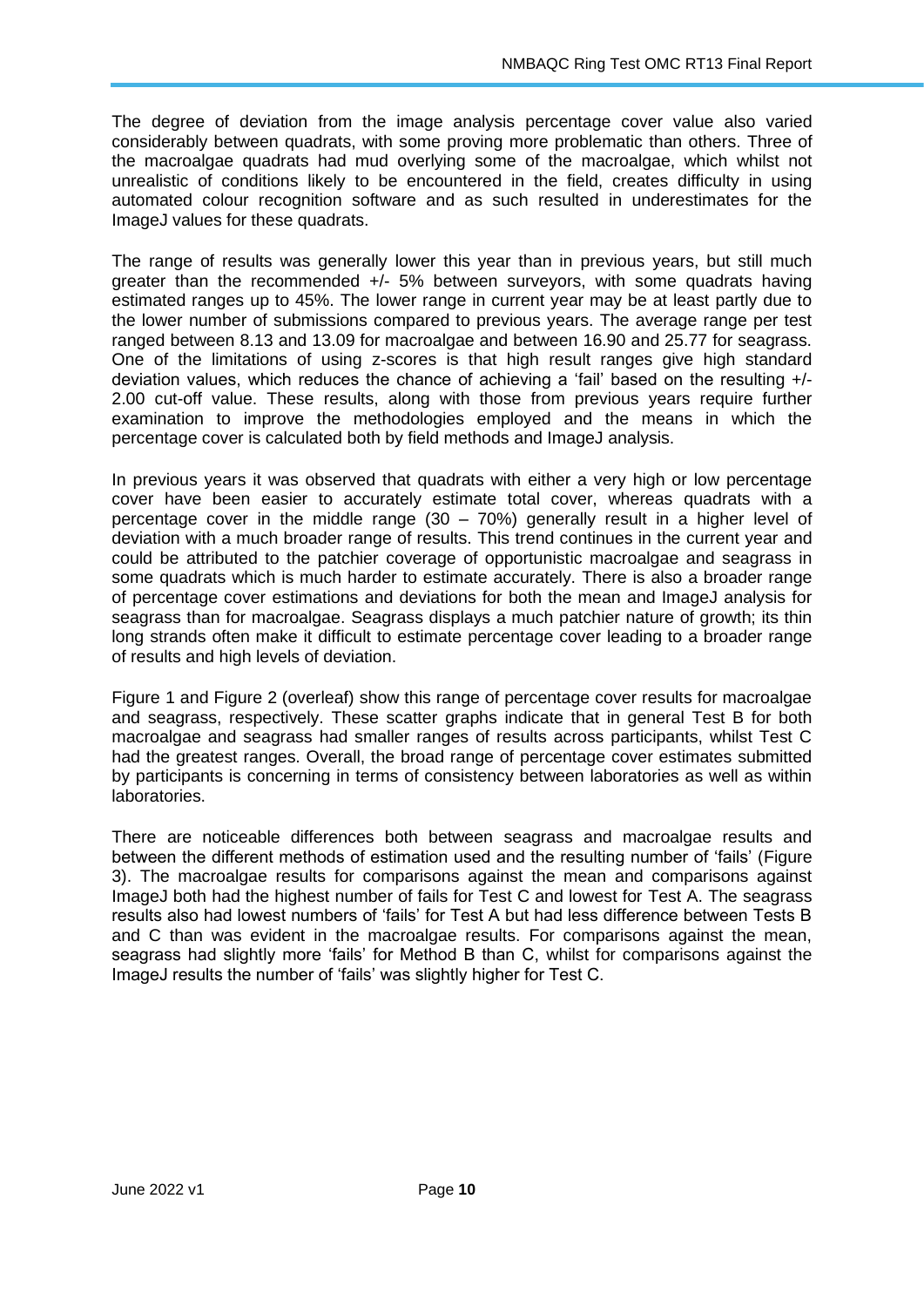

<span id="page-13-0"></span>



<span id="page-13-1"></span>

There do not appear to be consistent patterns of variation in results between years, although direct comparisons are hampered by the variations in numbers of participants each year. [Figure 4](#page-14-1) shows the results from the OMC RT12 for comparison. The number of 'fails' against the mean were higher than the current ring test, whilst the number of 'fails' against ImageJ were lower. There were also differences in the results for the different methods, with a higher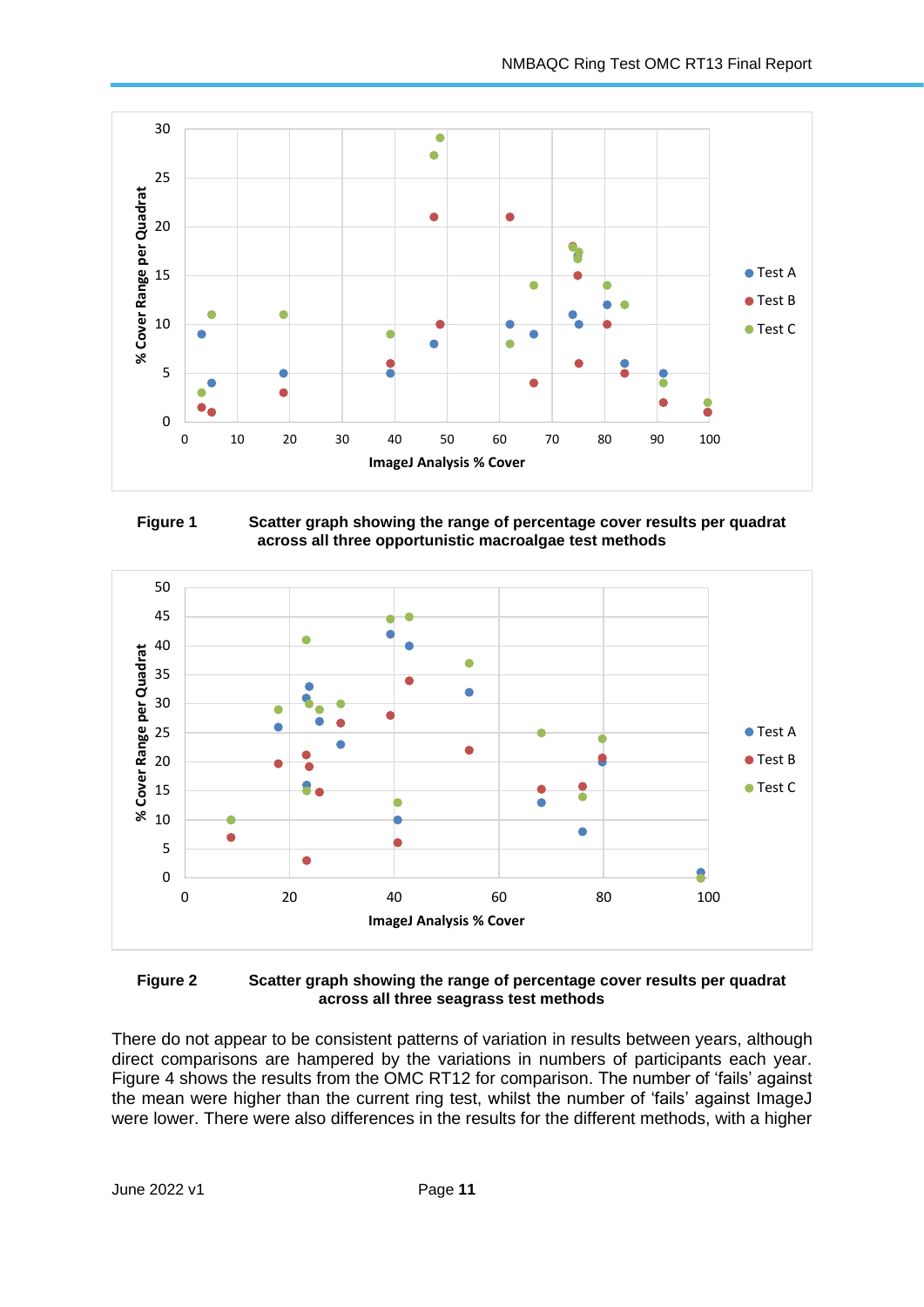number of 'fails' against the mean for Test A than Test B for both seagrass and macroalgae. The comparisons against ImageJ were the inverse of the current year for macroalgae, with the highest number of 'fails' for Test A and the lowest for Test C.



<span id="page-14-0"></span>**Figure 3 Number of fails recorded in each test for macroalgae and seagrass quadrats for OMC RT13.**



<span id="page-14-1"></span>**Figure 4 Number of fails recorded in each test for macroalgae and seagrass quadrats for OMC RT12.**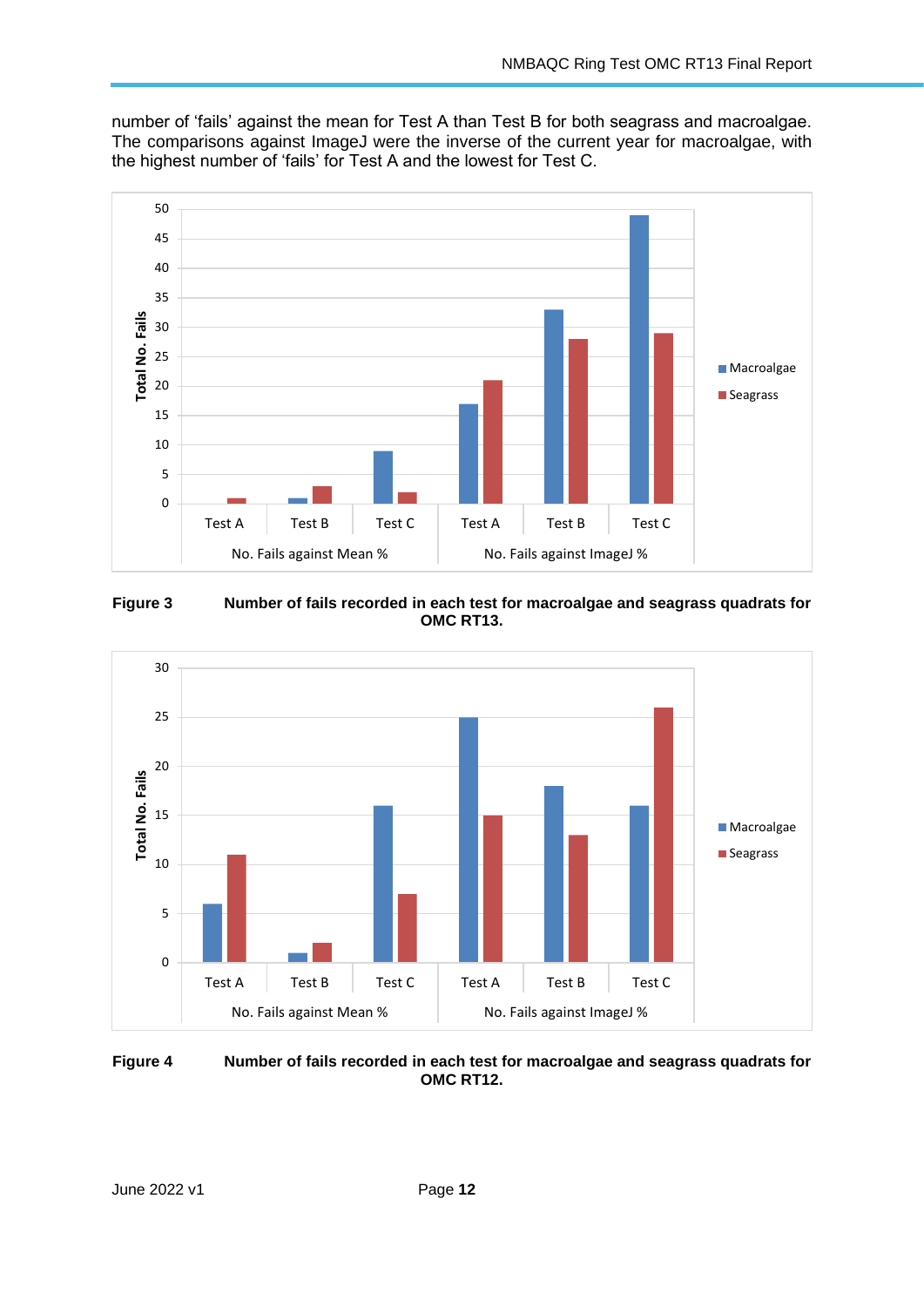Test C still appears to be the preferred methodology, which is consistent with previous ring tests. However, the current year also saw a slight preference for Test B over Test A, in contrast to previous years. This may be related to the reduced number of participants in the current year and the preferred methods of their respective laboratories. Some participants also cited time restraints preventing them repeating the tests using alternative methods.

In theory test method C should provide the least subjective method of estimation, as counting the number of cross hairs under which macroalgae or seagrass lay should be a relatively straight forward method. However, there is still a large disparity in results, often much higher than for the other test methods that may suggest the method is not being used consistently between participants. One participant commented that for some images it was unclear if seagrass or macroalgae is present under a particular crosshair and in the field the quadrat could be lifted to confirm this whereas with only an image it can remain ambiguous.

Not all participants completed all three different test methods, which makes it difficult to differentiate variance between methodologies from variance between individual participants. This makes it harder to conclude which of the test methods is the most accurate and consistent as it is highly dependent upon the participant and the sample size. The broad range of results across participants and laboratories is a problem that needs to be addressed either by adopting a less subjective means of estimating percentage cover of macroalgae or seagrass, or by holding a field meeting with which to synchronise such methodologies and reduce the high degree of variation currently being recorded within the NMBAQC macroalgae and seagrass percentage cover tests. The current test methods do not provide an obvious solution and where one method may work best with macroalgae this may not be the case for seagrass, so this remains an area requiring significant further investigation.

# <span id="page-15-0"></span>**5. Conclusions and Recommendations**

- 1. There is still a high degree of variation in results both between tests and between participants and this may prompt the need for a specific workshop whereby methods can be discussed, and possibly percentage cover estimations compared in the field. It is not possible from the current ring test to conclude which percentage cover estimation method provides the most accurate results; however, based on the dominant proportion of the data returns, during OMC RT13 Test method C was the most favoured method for both macroalgae and seagrass.
- 2. There are still large differences between z-scores calculated from the mean and zscores calculated from image analysis results and given the varied levels of deviation between the two it is unclear which is the most accurate method from which to compare participants results. However, the high standard deviation across all test methods is having a significant impact on the overall results.
- 3. The image analysis method used during RT13 aims to provide a more objective result than skilled eye estimation. However, the precise methodology used to prepare the images and calculate the percentage cover in ImageJ is still being investigated and will continue to undergo further refinement prior to the next round of tests. It is recommended at this time that participants should continue to use the z-scores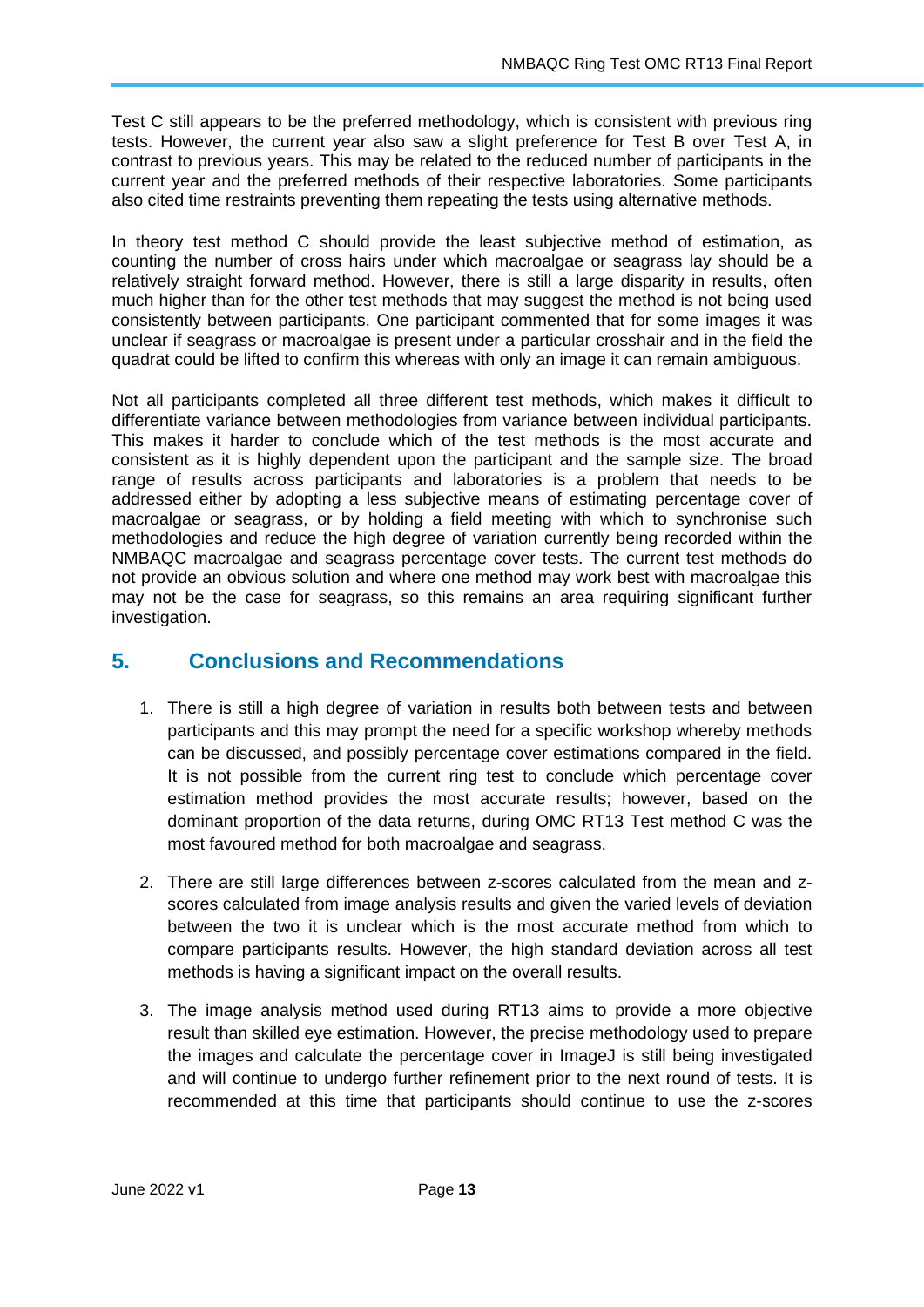derived from comparisons with the mean if they are required for internal quality reports.

- 4. During this thirteenth cycle of the macroalgae percentage cover exercise nine of the eleven laboratories were able to complete the ring test within the allocated timescale. It is appreciated that conflicts with work and the ongoing delays caused by the Covid-19 pandemic may have prevented laboratories from meeting the deadline. However, it is important that all laboratories continue to attempt to submit results within the requested deadlines as detailed at the beginning of the exercise. This is in both their own interests and brings greater benefit to all participants in the scheme by increasing the dataset and ensuring preliminary bulletins and reports are circulated within the set timescale. In subsequent years reminders will continue to be distributed one week prior to the completion of the exercise to ensure the deadline is met. Any results submitted outside of this deadline will not be accepted and will not be included in the analysis. It is also requested that those laboratories unable to meet the deadline should give prior notice of two weeks.
- 5. It was commented that during field sampling it may be possible to estimate percentage cover of opportunistic macroalgae with less ambiguity than when using photographs. The nature of the photographs can produce difficulties when assessing the density of the macroalgae due to differences in lighting/weather and the presence of some shadows/reflections or sediment over the macroalgae can hinder this further. However, it is to be noted that in their natural conditions many seagrass beds remain waterlogged regardless of tidal height and sun reflection may be unavoidable. In future ring tests attempts will be made to ensure reflections and sediment over algal fronds in the photographs are minimised as far as is possible.
- 6. This year all participants who submitted results filled out the spreadsheets provided and removed any prior calculations, particularly with regards to Test method C. This has made the analysis process much easier and reduced the risk of error during subsequent calculations. It is requested that participants continue to exclude all calculations. Where calculations or formulas are included, there is greater chance of error when transferring data to a single spreadsheet and during subsequent data analysis.
- 7. This year the test material was distributed via an emailed link to a file sharing website. None of the participants reported any difficulties in accessing the test material in this way. This method both reduces unnecessary postage and ensures arrival of the test materials on the designated start date.
- 8. The feedback forms indicated that there is currently insufficient time or resources to complete all three test methods. Having results for the same participants across all three test methods would allow for a more direct comparison of the methods used and the results obtained. It is still recommended that all participants try to complete all three methods where possible.